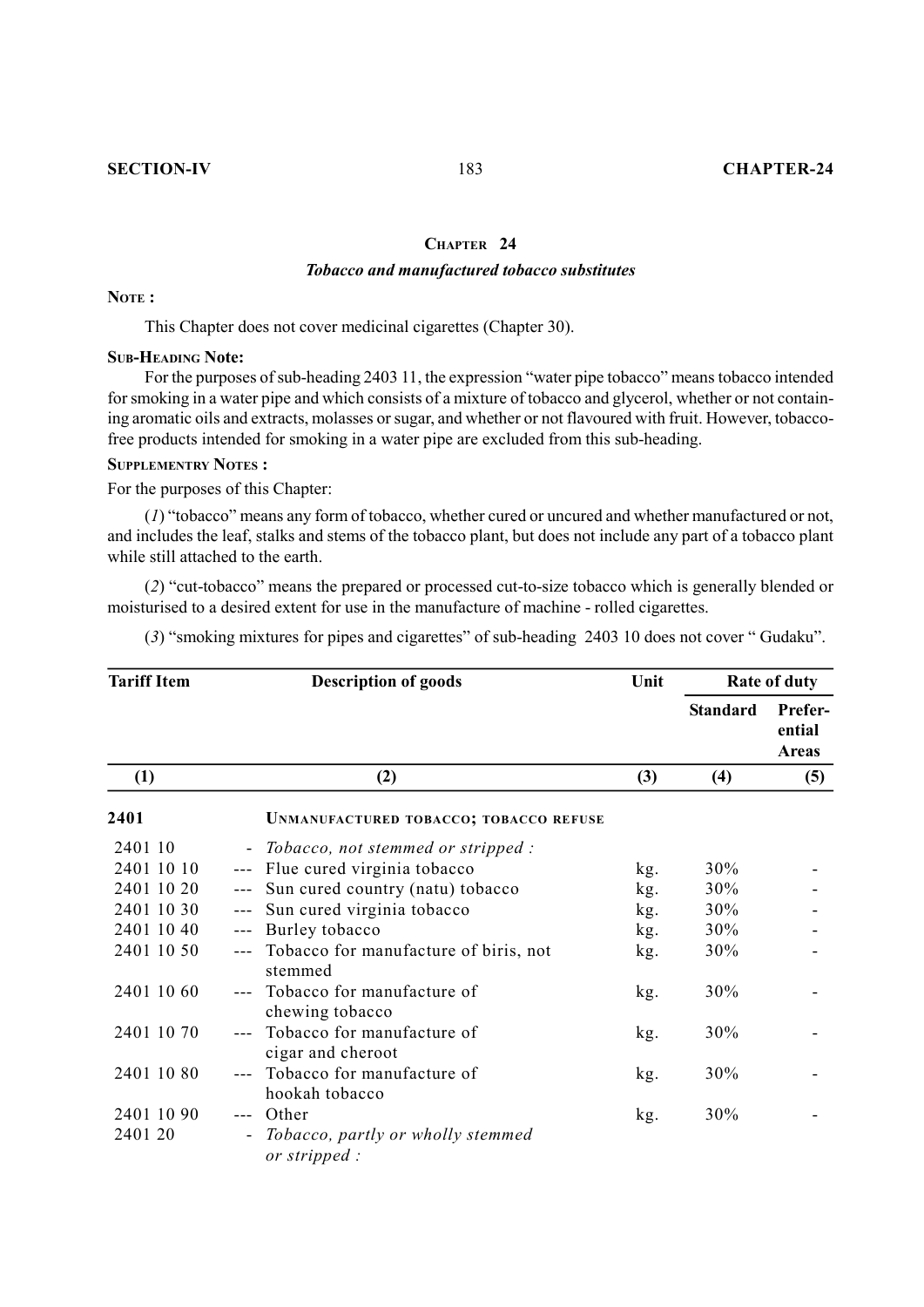| <b>SECTION-IV</b> |  |  |
|-------------------|--|--|
|                   |  |  |

# **SECTION-184 CHAPTER-24**

| (1)        |                      | (2)                                         | (3) | (4) | (5) |
|------------|----------------------|---------------------------------------------|-----|-----|-----|
| 2401 20 10 | $---$                | Flue cured virginia tobacco                 | kg. | 30% |     |
| 2401 20 20 |                      | Sun cured country (natu) tobacco            | kg. | 30% |     |
| 2401 20 30 | $\sim$ $\sim$ $\sim$ | Sun cured virginia tobacco                  | kg. | 30% |     |
| 2401 20 40 | $---$                | Burley tobacco                              | kg. | 30% |     |
| 2401 20 50 | $\overline{a}$       | Tobacco for manufacture of biris            | kg. | 30% |     |
| 2401 20 60 | $\qquad \qquad - -$  | Tobacco for manufacture of                  | kg. | 30% |     |
|            |                      | chewing tobacco                             |     |     |     |
| 2401 20 70 |                      | Tobacco for manufacture of cigar            | kg. | 30% |     |
|            |                      | and cheroot                                 |     |     |     |
| 2401 20 80 |                      | Tobacco for manufacture of                  | kg. | 30% |     |
|            |                      | hookah tobacco                              |     |     |     |
| 2401 20 90 | $\qquad \qquad - -$  | Other                                       | kg. | 30% |     |
| 2401 30 00 |                      | Tobacco refuse                              | kg. | 30% |     |
|            |                      |                                             |     |     |     |
| 2402       |                      | CIGARS, CHEROOTS, CIGARILLOS AND            |     |     |     |
|            |                      | CIGARETTES, OF TOBACCO OR OF TOBACCO        |     |     |     |
|            |                      | <b>SUBSTITUTES</b>                          |     |     |     |
| 2402 10    |                      | Cigars, cheroots and cigarillos, containing |     |     |     |
|            |                      | tobacco:                                    |     |     |     |
| 2402 10 10 |                      | Cigar and cheroots                          | Tu  | 60% |     |
| 2402 10 20 | $---$                | Cigarillos                                  | Tu  | 60% |     |
| 2402 20    |                      | Cigarettes, containing tobacco:             |     |     |     |
| 2402 20 10 | $---$                | Other than filter cigarettes, of length not | Tu  | 30% |     |
|            |                      | exceeding 65 millimetres                    |     |     |     |
| 2402 20 20 | $---$                | Other than filter cigarettes, of length     | Tu  | 30% |     |
|            |                      | exceeding 65 millimetres but not            |     |     |     |
|            |                      | exceeding 70 millimetres                    |     |     |     |
| 2402 20 30 |                      | Filter cigarettes of length (including the  | Tu  | 30% |     |
|            |                      | length of the filter, the length of filter  |     |     |     |
|            |                      | being 11 millimetres or its actual length,  |     |     |     |
|            |                      | whichever is more) not exceeding            |     |     |     |
|            |                      | 65 millimetres                              |     |     |     |
| 2402 20 40 |                      | --- Filter cigarettes of length (including  | Tu  | 30% |     |
|            |                      | the length of the filter, the length of     |     |     |     |
|            |                      | filter being 11 millimetres or its actual   |     |     |     |
|            |                      | length, whichever is more) exceeding        |     |     |     |
|            |                      | 65 millimetres but not exceeding            |     |     |     |
|            |                      | 70 millimetres                              |     |     |     |
| 2402 20 50 | $---$                | Filter cigarettes of length                 | Tu  | 30% |     |
|            |                      | (including the length)                      |     |     |     |
|            |                      | of the filter, the length of filter         |     |     |     |
|            |                      | being 11 millimetres or its actual length,  |     |     |     |
|            |                      | whichever is more) exceeding                |     |     |     |
|            |                      | 70 millimetres but not exceeding            |     |     |     |
|            |                      | 75 millimetres                              |     |     |     |